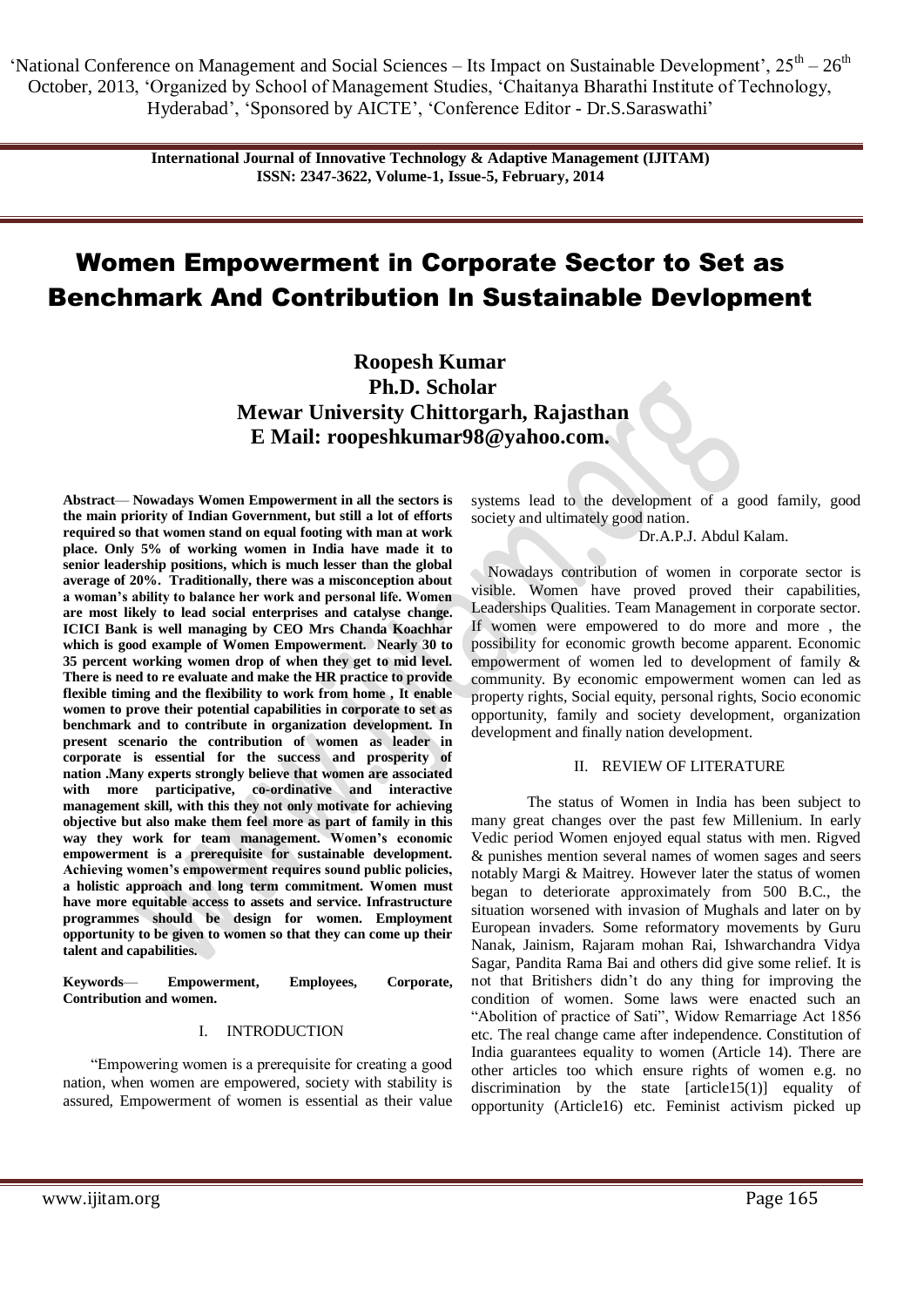'National Conference on Management and Social Sciences – Its Impact on Sustainable Development', 25<sup>th</sup>  $-26<sup>th</sup>$  October, 2013, 'Organized by School of Management Studies, 'Chaitanya Bharathi Institute of Technology, Hyderabad', 'Sponsored by AICTE', 'Conference Editor - Dr.S.Saraswathi'

## **International Journal of Innovative Technology & Adaptive Management (IJITAM) ISSN: 2347-3622, Volume-1, Issue-5, February, 2014**

momentum in India during later 1970's. Later on Many groups and NGO's have been working for the Empowerment of women. We are proud that in India Women got voting right much before USA and some other European **Countries** 

#### III. OBJECTIVE OF THE STUDY

To evaluate role of women empowerment in view of sustainable development.

To find out the various advantages of women empowerment.

## IV. RESEARCH METHODOLOGY

The research design adopted for the study is descriptive in nature. The study covers all the data relates to women empowerment across the country. Primary and secondary data collected out of which studies on subject matter has been readdressed to give insight to phenomenon**.** Dats collected from Google.com and LinkedIn website

# V. WOMEN EMPOWERMENT

In spite of various challenges face by women at workplace, the continue to make incredible progress, however the role of women in economic value creation has not been known and given as much as attention as it deserves. Nowadays women are playing essential role in economic value creation, educating families which impact the development of society and our nation also.

According to NASSCOM, the ratio of men and women the ratio of men and women in information Technology and ITES Information Technology Enabled Service sector could be 65:35 by the year 2010.The Watson Wyatt study says that the younger generation of women in India is expected to achieve educational parity with men by 2016.

Women are the key agents of change and success of development. The process of women empowerment should be implementing at all levels. Care is required from birth of girl child, education, sports, extra awareness activities, cultural activities, Higher education and choice of career. If women will be well educated, they can play their role effectively to enhance the education and knowledge of their family members at team members at work place. They work as source of knowledge management. Compare to men women are good in teaching and team management. They are having more patience to gaining and sharing knowledge. Through cooperative organization, women have also been able to effect positive change in the social and physiological well being of their families.

*Role of Women empowerment in view of sustainable development.*

*Women Empowerment:* It is basically the formation of an culture where women can make independent decisions on their personal development as well as appear as equals in society. Women Empowerment plays important role in sustainable development. If more emphasis is given for education health, and training of women, then it gives positive impact on family, society and on Nation. It will give positive impact on future generation also and in this way women empowerment contribute in sustainable development. Surveys shows that working women are expanding or investing 80% of their income on education, health and for enhancement of career of her family members and man are expanding 35-40% of their income and rest in money making scheme, luxury goods and services.

Women's empowerment as a key process to reach gender equality and, through that, sustainable development. It looks first at the concept of women's empowerment and sustainable development and reveals how both are inter-linked through the lens of intra and inter-generational justice. Second, evidence-based analysis is done to show what needs to be done and is being done for women's empowerment, both through building an enabling environment and through enhancing women's capacity as active agents of change for sustainable development. Women are actively working in workforce in India..

## AS PER RECENT SURVEY : THE RATIO OF WOMEN IN **WORKFORCE**

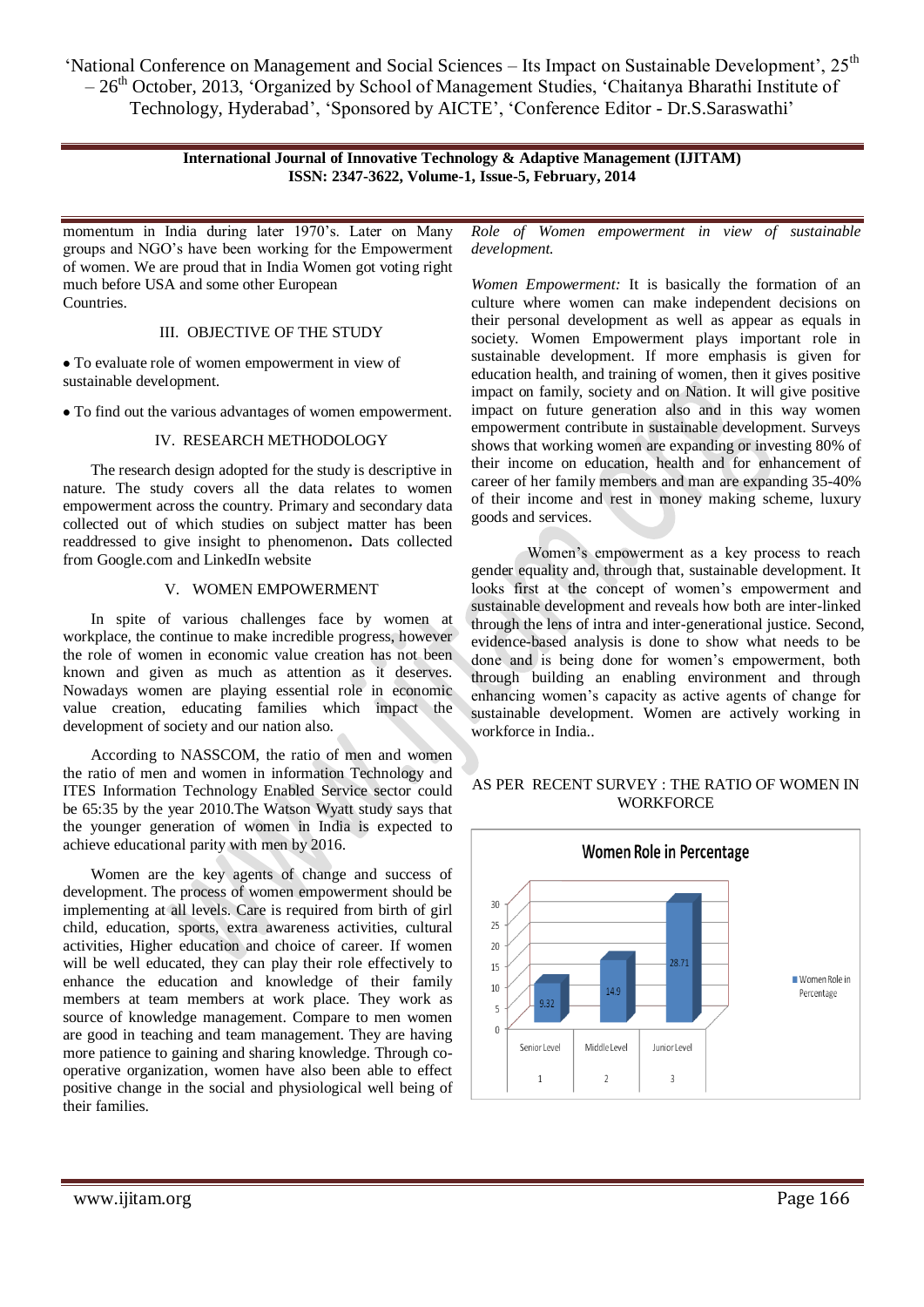'National Conference on Management and Social Sciences – Its Impact on Sustainable Development', 25<sup>th</sup>  $-26<sup>th</sup>$  October, 2013, 'Organized by School of Management Studies, 'Chaitanya Bharathi Institute of Technology, Hyderabad', 'Sponsored by AICTE', 'Conference Editor - Dr.S.Saraswathi'

## **International Journal of Innovative Technology & Adaptive Management (IJITAM) ISSN: 2347-3622, Volume-1, Issue-5, February, 2014**

*Advantages of Women Empowerment*

Women are having proven track record by balancing their Job profile and family also.Women empowerment helps in general employment, economic independence, personal capabilities, and social capabilities and in generation of National income. There are also some advantages of women empowerment.

- Economic Empowerment
- Self Confidence
- Independence
- Set a benchmark for others
- Better education to family.
- Social Interaction.
- Active participation in social decisions.
- Better awareness all around.
- Able to work as change agent in women's group.
- Can represent the women community in efficient way.

## VI. CONCLUSION

We can say by Women Empowerment we can contribute in corporate and to the sustainable development of state and then to the country. In view of economic empowerment Self Help Groups are having positive impact. In corporate sector companies are to implement programs to create more friendly workplaces. Some of the common programmes needs for effective women empowerment in corporate sector in view of sustainable development

Women played significant role in corporate sector. Women proved well in corporate sector. Formation and strengthening of women need encouragement. We can say by Women Empowerment we can contribute in corporate and to the economic development of state and then to the country. Talking about India, Government has taken many steps in terms of Women Empowerment. In turn has increased in the development of women as well as economy of the country. The issue of Women Empowerment should be given emphasis at social and political level also. Self help group also playing significance role in Women Empowerment. In view of economic empowerment Self Help Groups are having positive impact, However still, there is need to improve the process of Women Empowerment and the strength of social capital formation of Self Help Groups as to make them sustainable in the long term. In corporate sector companies are to implement programs to create more friendly workplaces. Some of the common programmes needs for effective women empowerment in corporate sector.

- Flexible work Schedules / hours
- Sexual harassments policies.
- Security especially for night shifts.
- Transportation policy.
- Day care for children.
- Women's forum.

Special Education Programmes.

## REFERENCES

1. Empowering Women: A Critique of the Blueprint for Self-help Groups in India. Indian Journal of Gender Studies October 2006 13: 375-400.

2. Kabeer, Naila, 2005. Gender Equality and Women's Empowerment: A Critical Analysis of the Third Millennium Development Goal. Gender and Development 13,13-24 (2012, ).

3. Kishor, S. and Gupta, K., 2004. Women's Empowerment in India and Its States: Evidence from the NFHS. Economic and Political Weekly, 39(7), 694-712.

4. World Survey on the Role of Women In Development. 2009. Women's Control over Economic Resources and Access to Financial Resources, including Microfinance. New York: United Nations.

5. Mahanta, A., 2002. Human Rights and Women of North East India. Dibrugarh, India: Centre for Women's Studies, Dibrugarh University.

6. World Survey on the Role of Women In Development. 2009. Women's Control over Economic Resources and Access to Financial Resources, including Microfinance. New York: United Nations

7. Debarati, H., & Jaishankar, K. (2012). Cyber Crime and the Victimization of Women: Laws, Rights and Regulations. Hershey, PA: Information Science Reference

8. Morahan-Martin,J. (2000). Women and the Internet: Promise and Perils. Cyber Psychology &Behavior, 3 (5), 683-691.

Stein, A.I. (2009). Women Lawyers Blog for Workplace Equality: Blogging as a Feminist LegalMethod . Yale Journal of Law and Feminism, 20 (2), 357-408

10. Mapping potential implementing organizations for girls' economic empowerment programme, Economics and Private Sector Professional Evidence and Applied Knowledge Services (EPS PEAKS) .

11. "Empowerment Takes More Than a Minute" by Ken Blanchard, John P. Carlos, and Alan Randolph

12. (UNDP, 1996. Human Development Report. New York: United Nations Development Programme.

13. Porterfield, Thomas. "The Business of Employee Empowerment: Democracy and Ideology in the Workplace." Quorum Books, 1999, p. 6 14. Ciulla, Joanne B. (2004), "Leadership and the Problem of Bogus Empowerment", in Ciulla, Joanne B., Ethics, the heart of leadership (2 ed.), Greenwood Publishing Group, [ISBN](http://en.wikipedia.org/wiki/International_Standard_Book_Number) [978-0-275-98248-5,](http://en.wikipedia.org/wiki/Special:BookSources/978-0-275-98248-5) "[...] in many organizations, promises of empowerment are bogus."

15. ["Welcome to Micro Empowering!".](http://www.microempowering.org/) Microempowering.org. Retrieved 2012-08-24.

16. Meera Kenkarasseril Joseph, (2013) "Critical theory for women empowerment through ICT studies", Qualitative Research Journal, Vol. 13 Iss: 2, pp.163 - 17

- 17. Websit[e www.google.com.](http://www.google.com/)
- 18. Measuring Women's Empowerment as a Variable in International Development" by Malhotra et al from The World Bank (2002)
- 19. "Toward Black Political Empowerment Can System be Transformed" by Conyers, J. in Black Scholar 7:2 (1975).